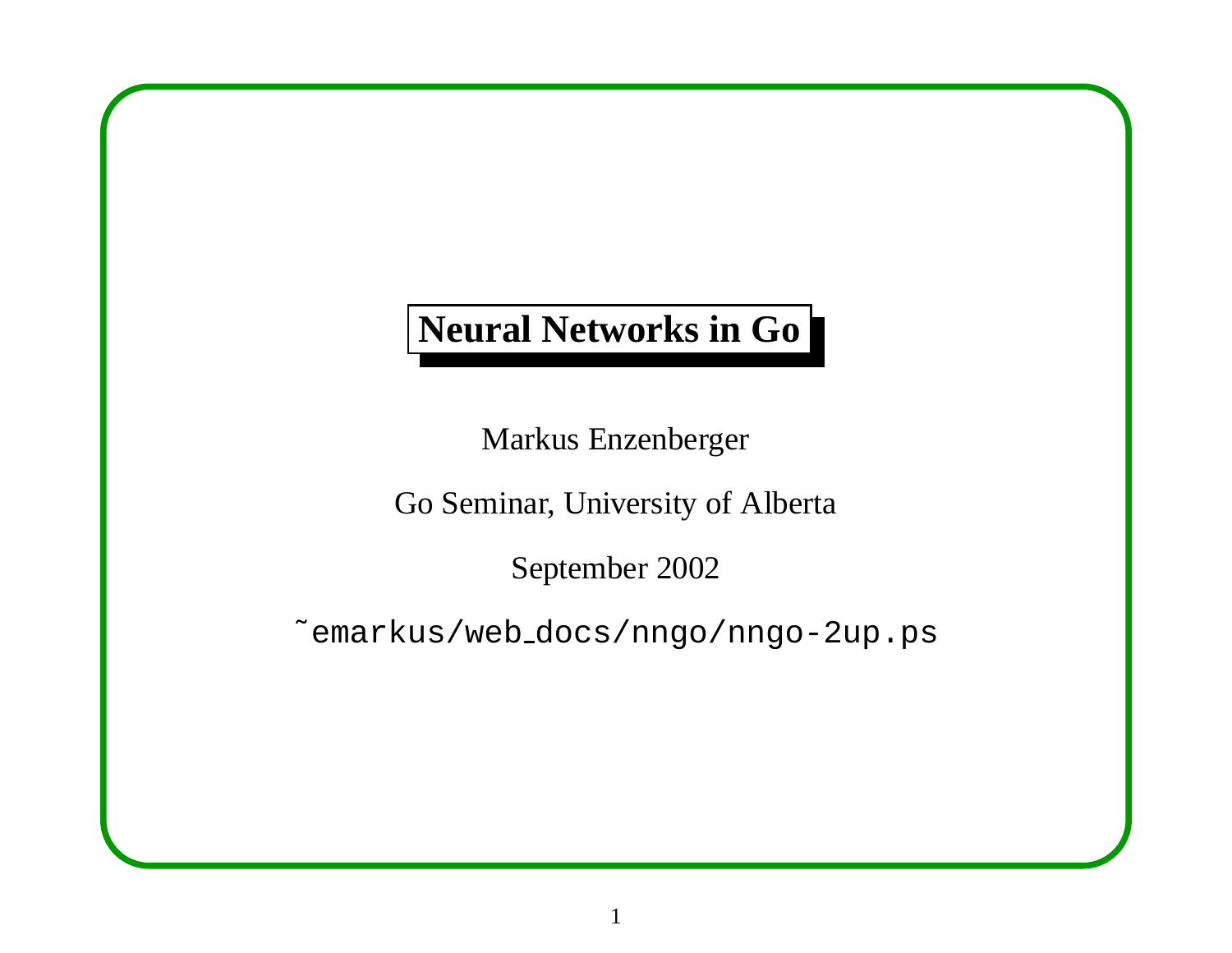# **Motivation**

- Evaluation in Go is more difficult than in other games
- The evaluation has many components that are hard to define, like shape or aji (latent threats or possibilities)
- Humans are good at intuitive pattern recognition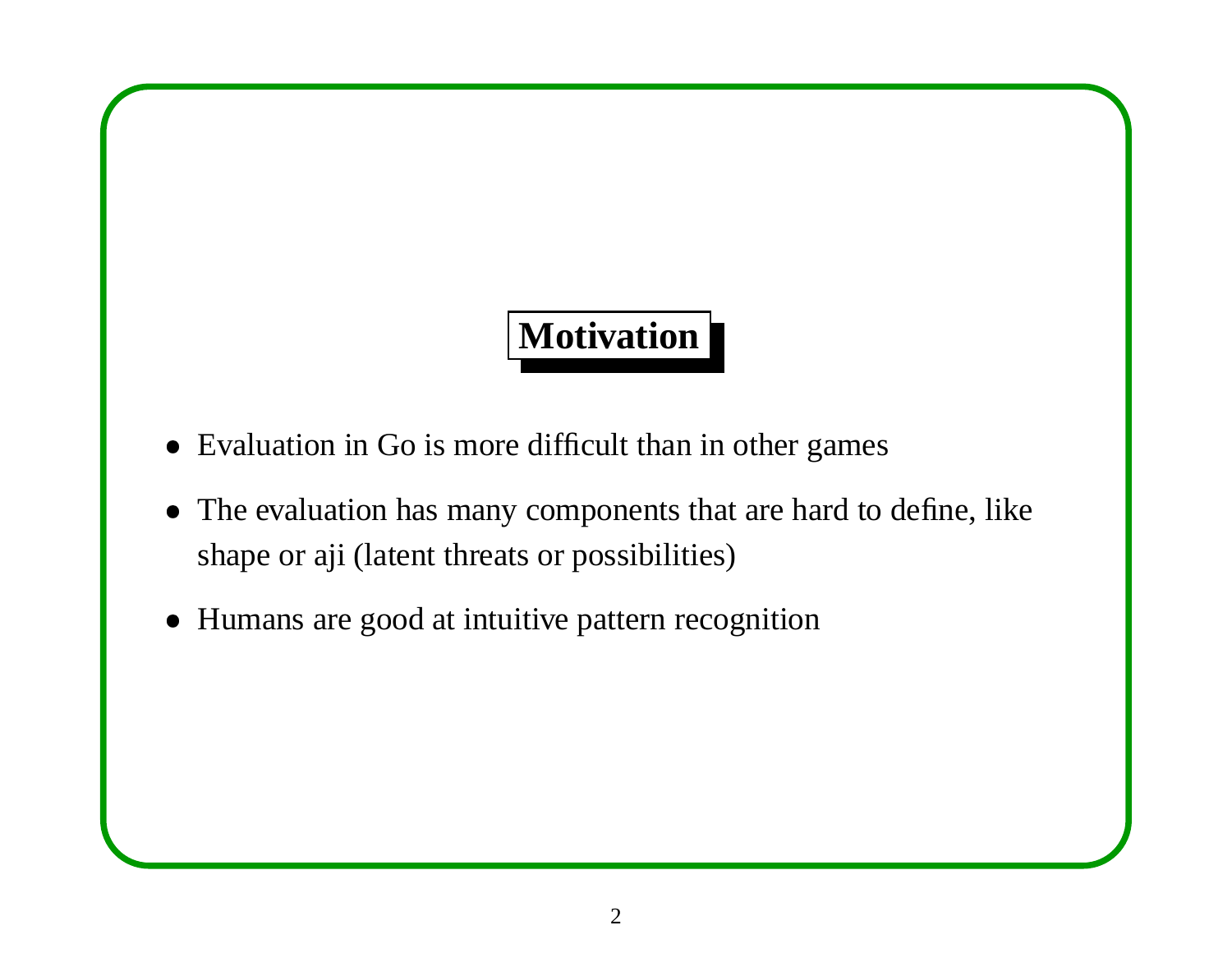### **Neural networks for subtasks**

- Local move prediction (van der Werf, 2002; Dahl, 1999)
- Abstract input
- Simple network architectures with few weights
- Offline training from expert games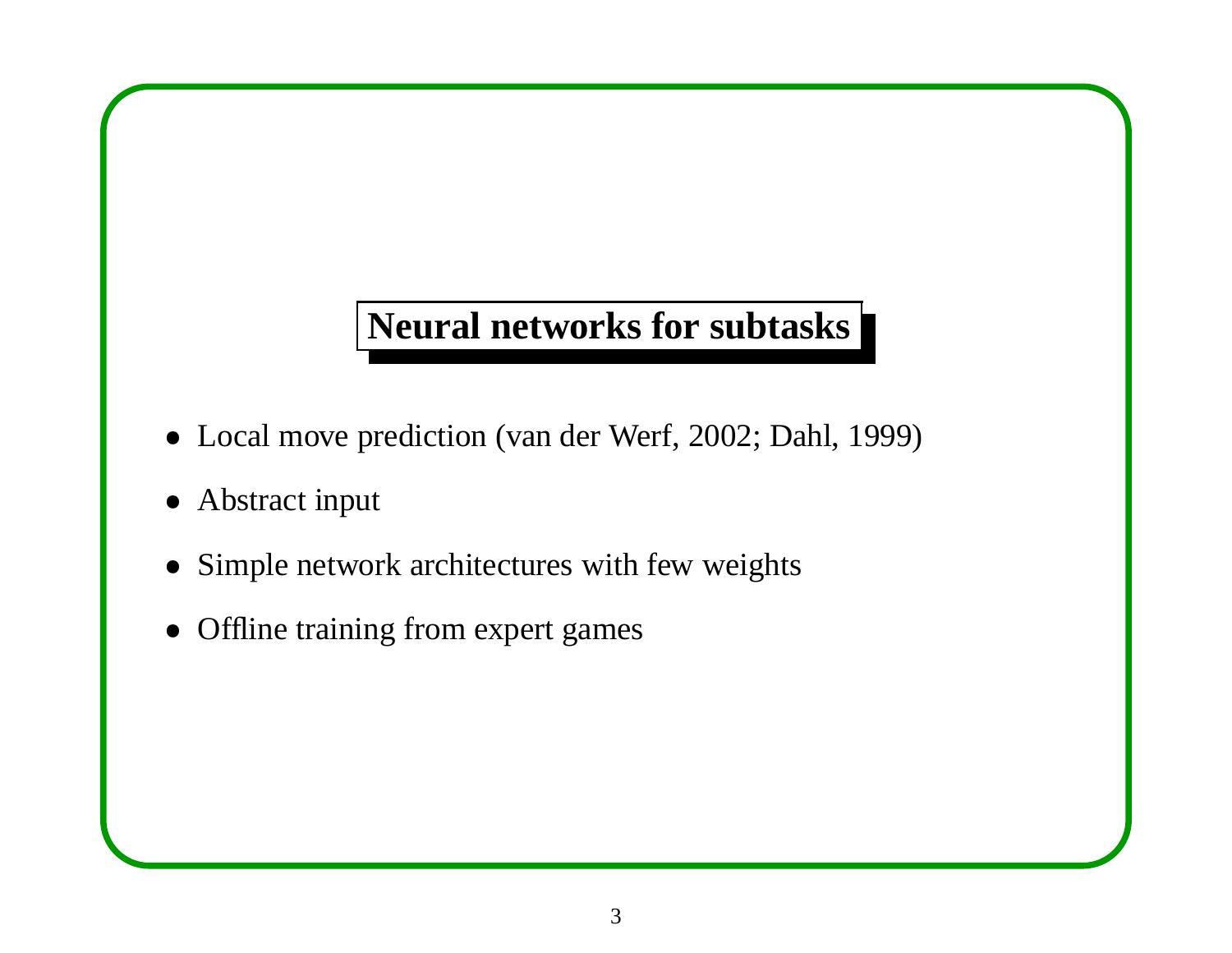## **Neural network as the central part**

- Network does the board evaluation
- Large number of weights
- Reinforcement learning by self-play and Temporal Differences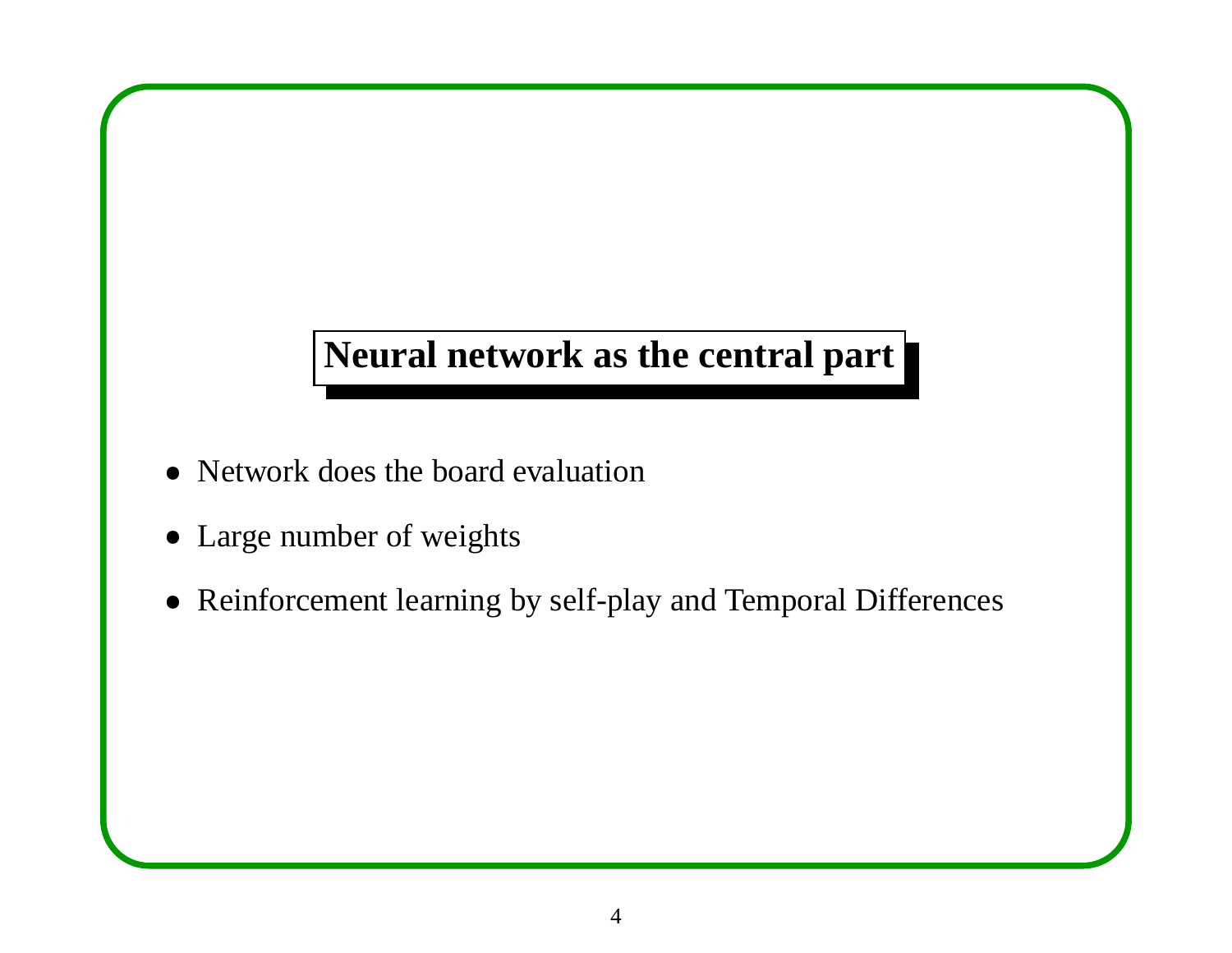## **Network architecture**

How to make training of large scale neural networks feasible?

- Highly structured neural networks
- Sparse connectivity
- Reflecting invariances by weight sharing
- Enriched (local) reinforcement signal
- Preprocessing position to get local features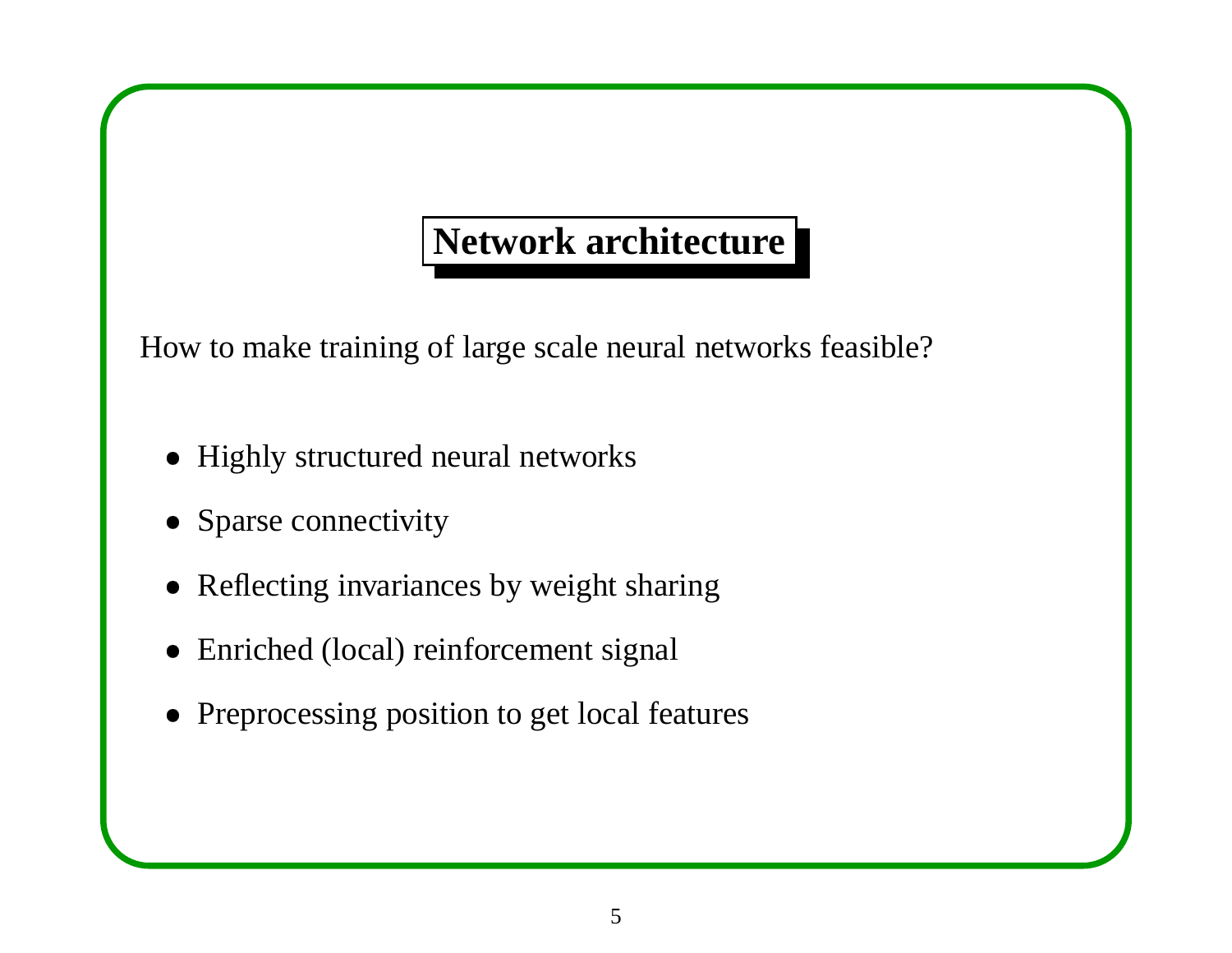## **Schraudolph, Dayan, Sejnowski 1994**

- Raw board position as input
- 5x5 receptive fields for projection from input to hidden layer
- Full connectivity from hidden layer to output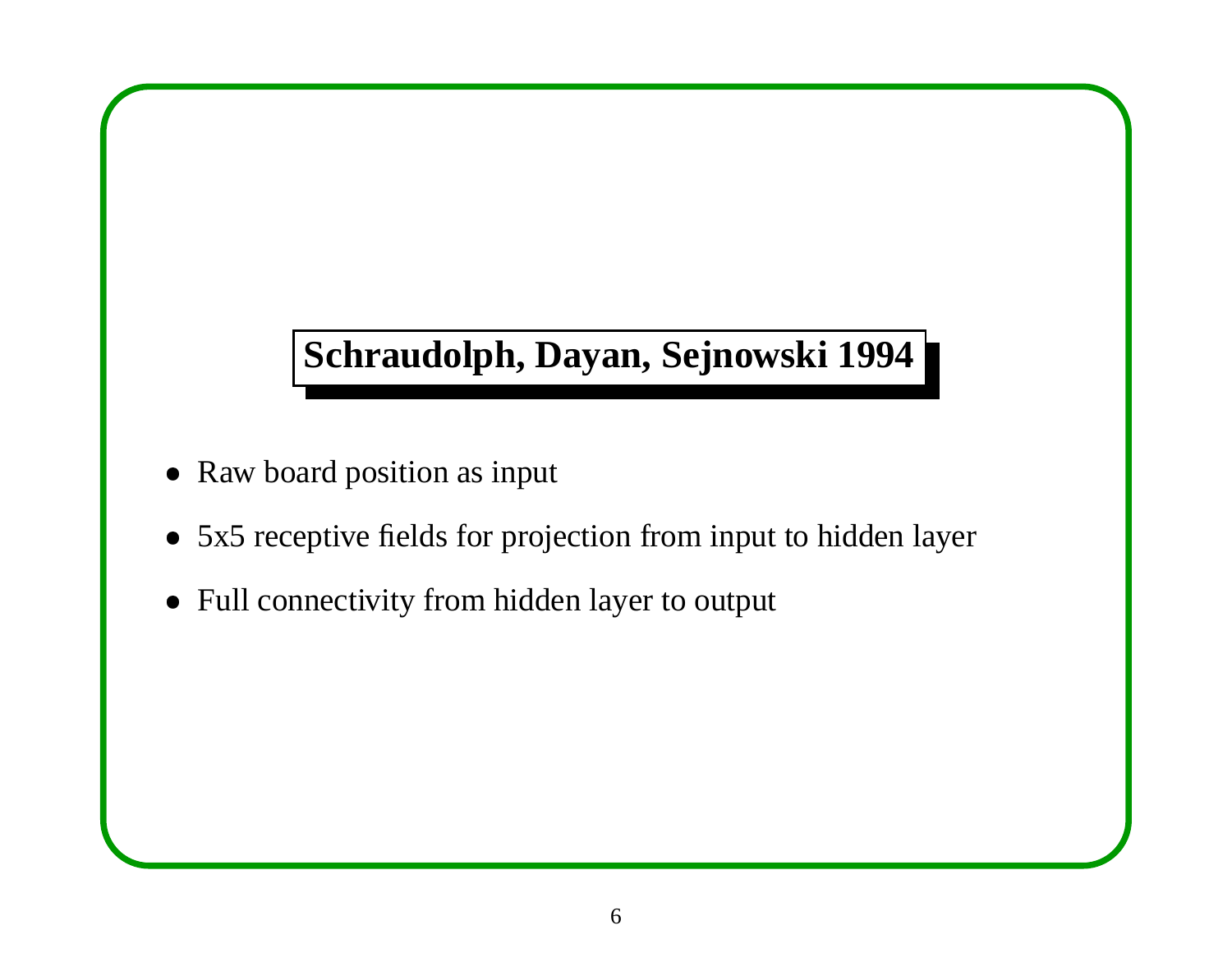

#### 7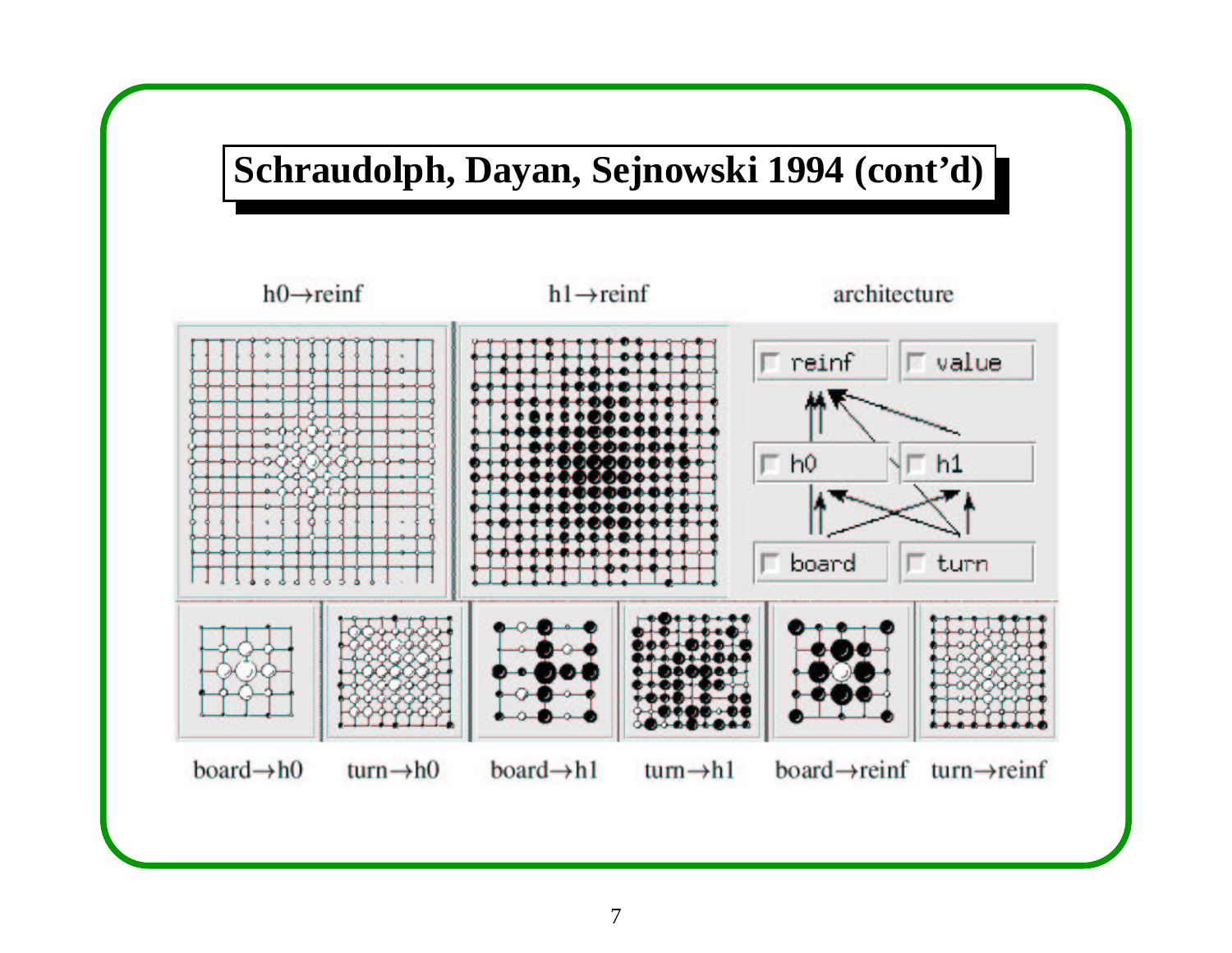# **NeuroGo 2**

- Translates position into graph of blocks and empty points
- Edges correspond to features that are given as additional input to the network
- Dynamic neural network architecture based on this graph
- Maps a large class of invariances to equal representations, but some exceptions (mapping is not isomorphic) must be compensated with additional input features
- External experts for local outcome prediction can override network output and are used as early reinforcment signal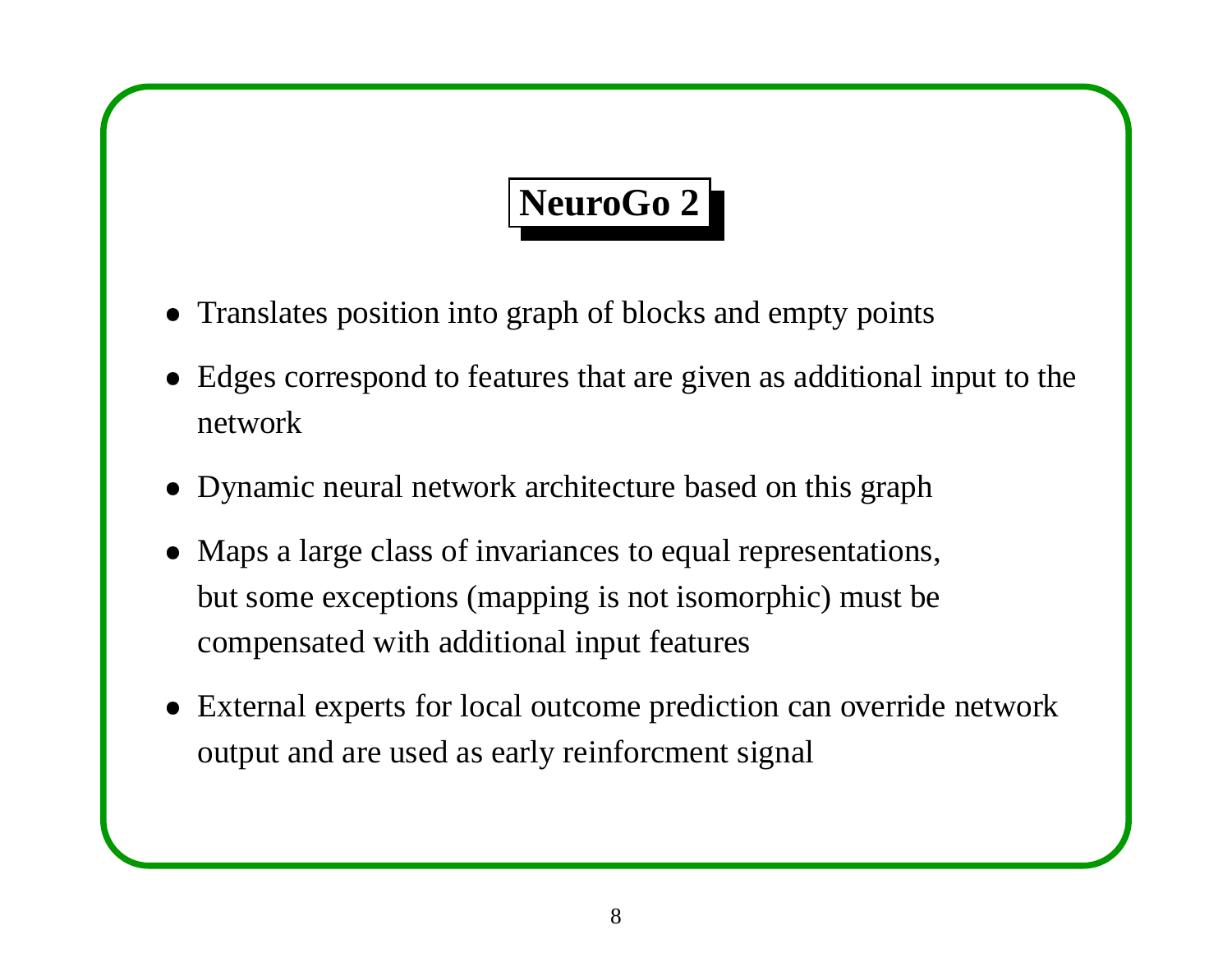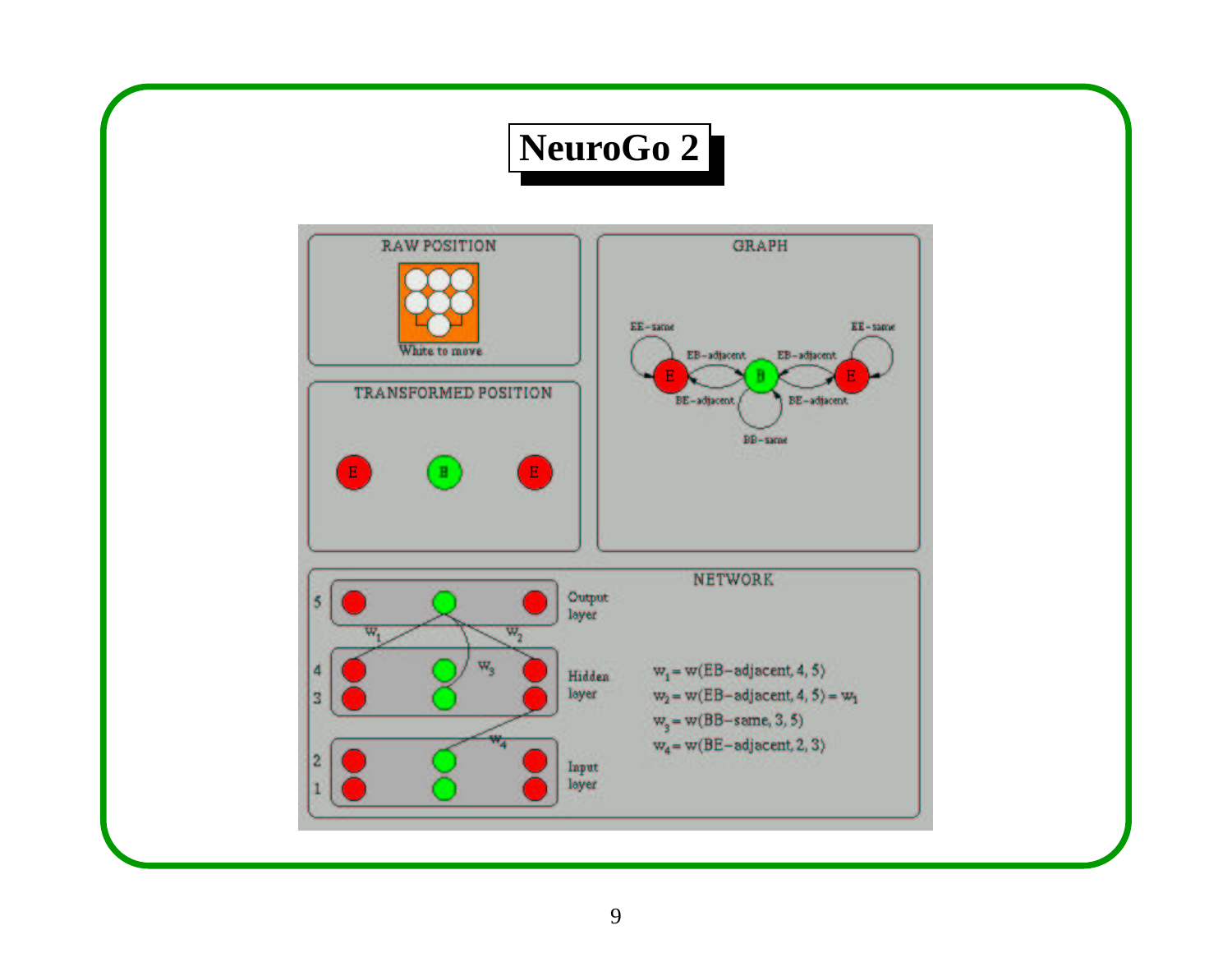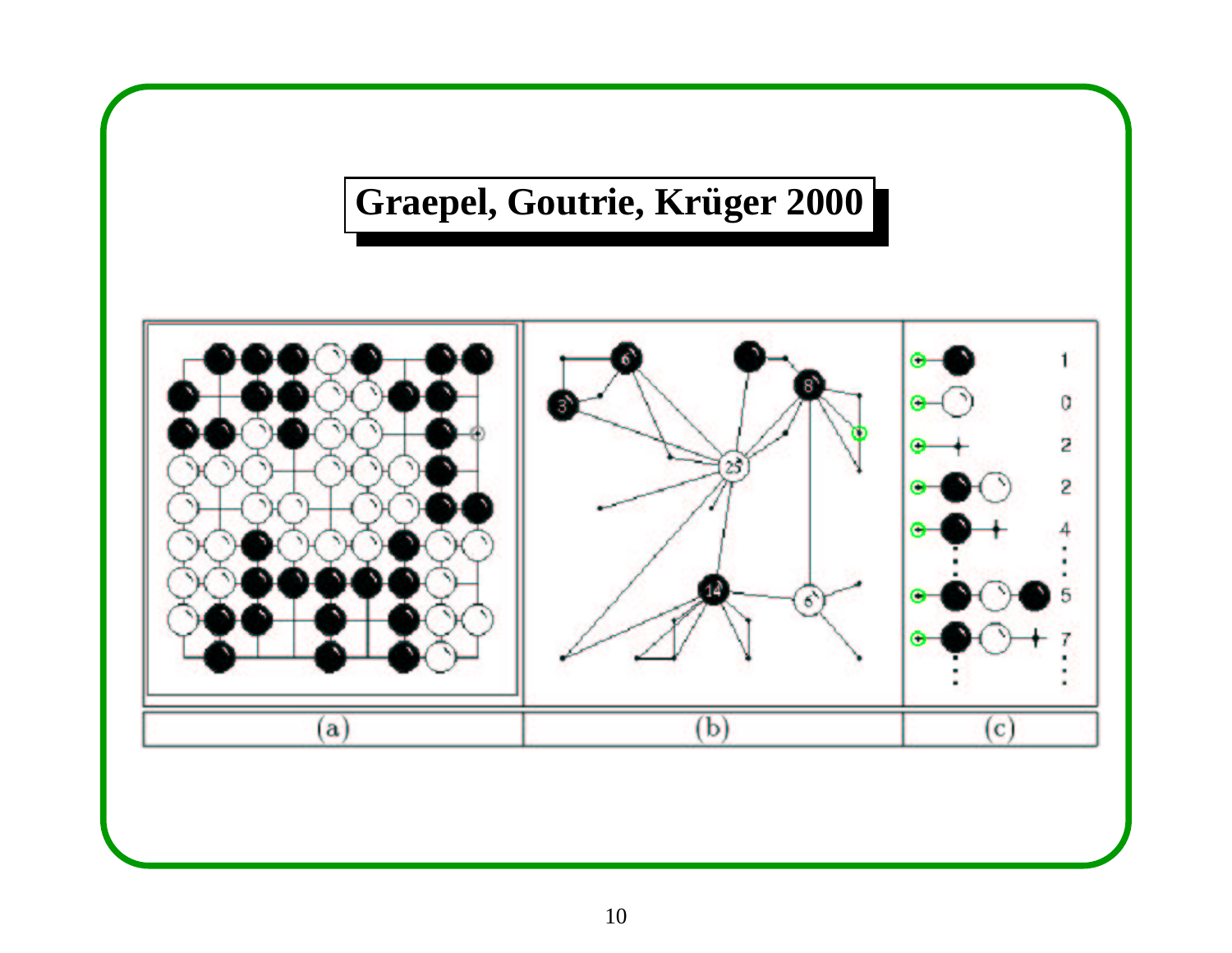## **Graepel, Goutrie, Kruger ¨ 2000 (cont'd)**

- Preprocessing based on graph representation similar to NeuroGo 2
- Subgraph features as input
- No results published yet on using this network for board evaluation (only move prediction)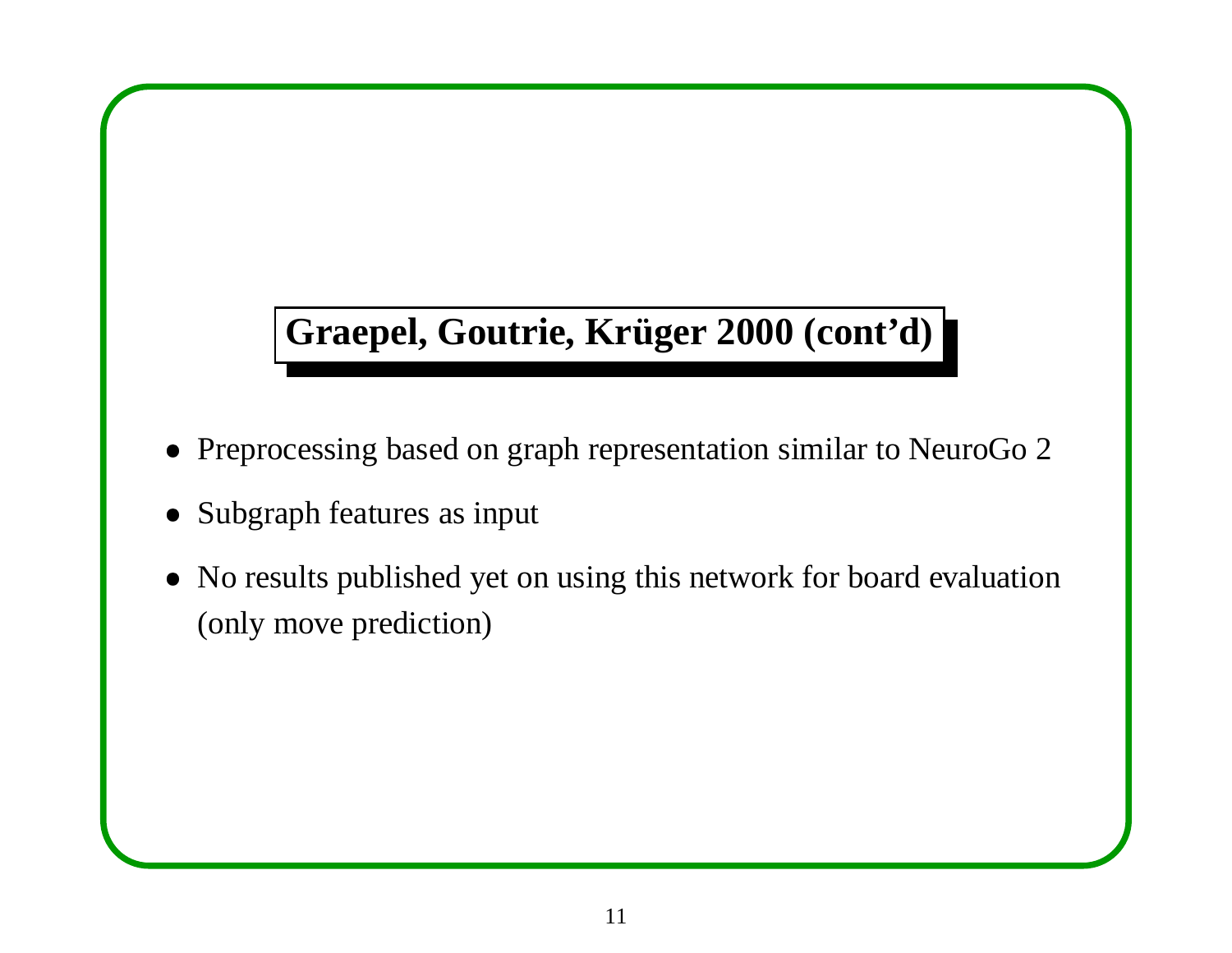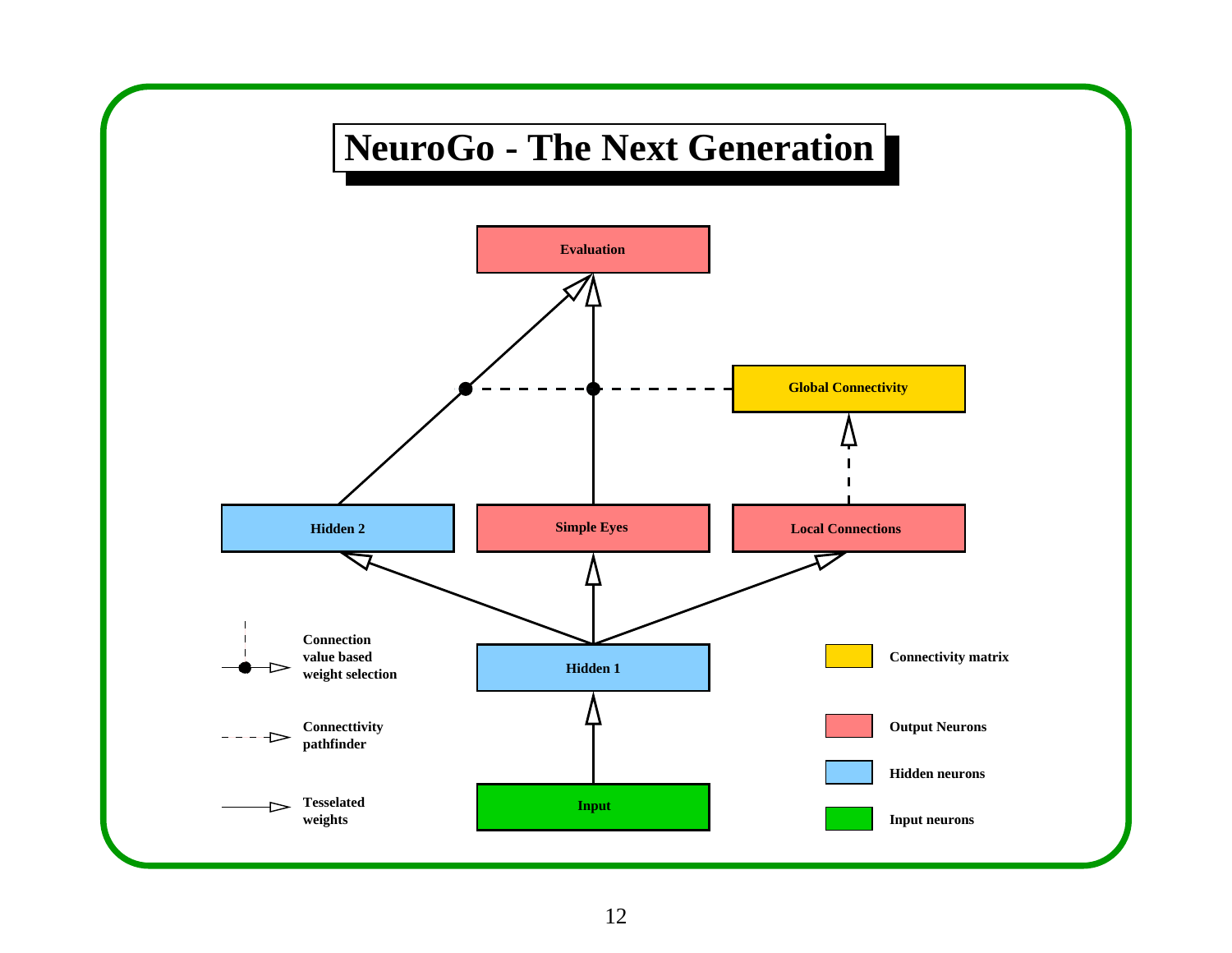## **NeuroGo - The Next Generation (cont'd)**

- No longer uses graph / dynamic network architecture
- Local connections and one-point eyes as additional output and reinforcement signal
- Pathfinding algorithm calculates global soft segmentation of the board
- Segmentation is used in projection to evaluation layer
- More high level features in input compared with NeuroGo 2 (Possible Omission Number estimation, some life and death shapes)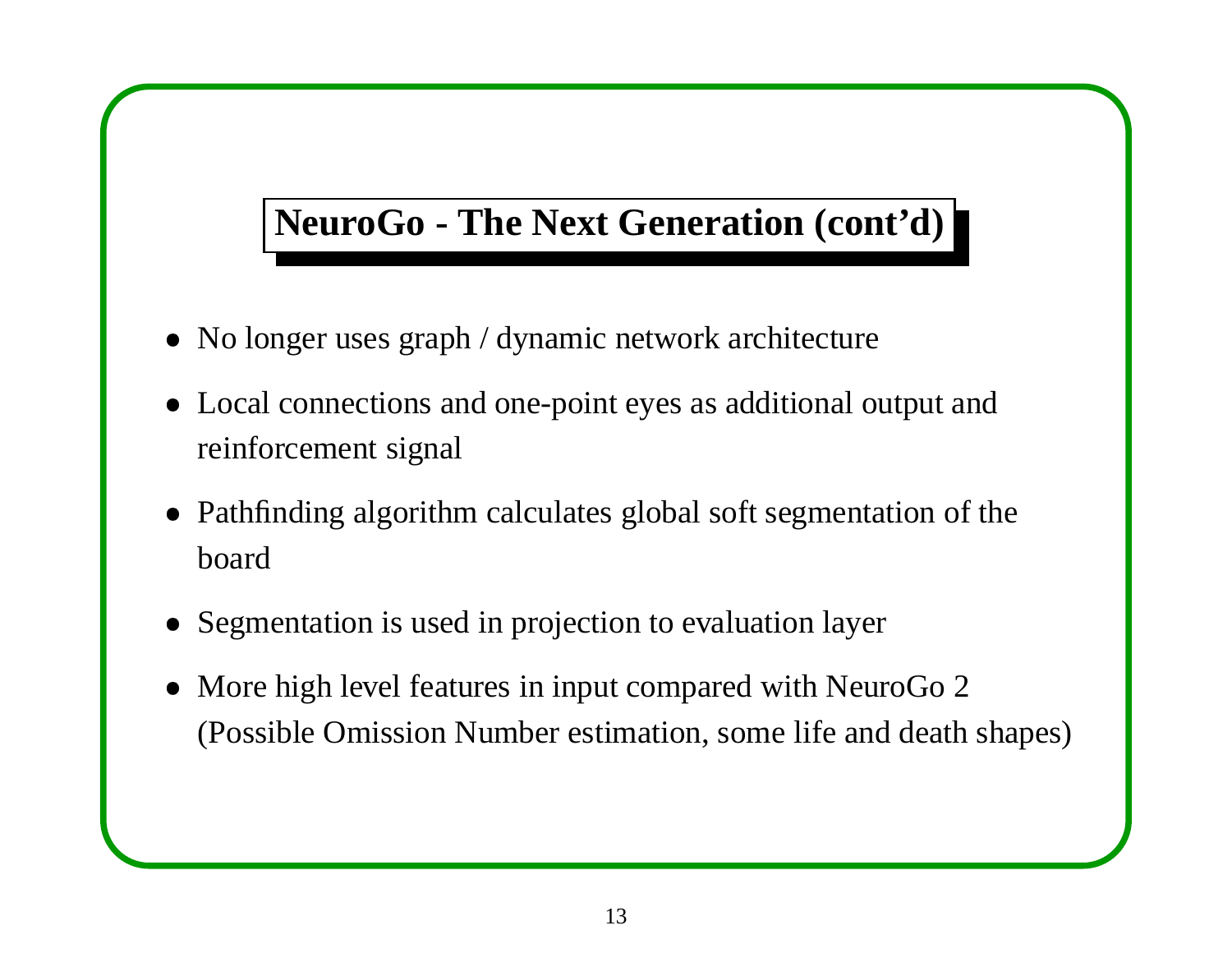